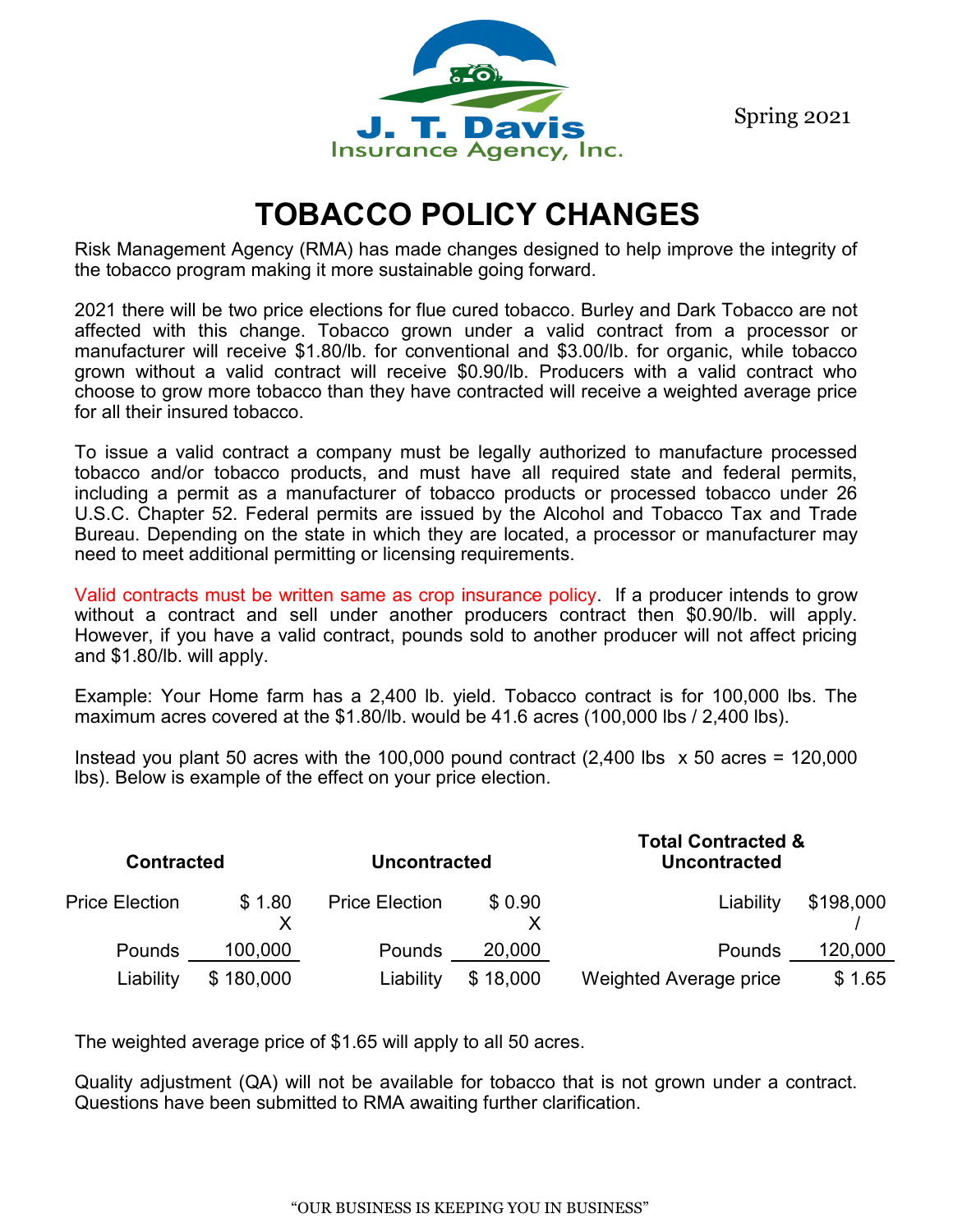# **SOYBEANS, CORN START 2021 ON STRONG NOTE, AT 6-1/2 YEAR HIGH**

The 2020-21 marketing year has been off to a flying start for the US soybean farmers as they have been able to sell huge volumes of the oilseed.

Dryness in Argentina and southern Brazil will cause a late crop therefore US picks up more business from China

Over recent years, the US has seen fairly big shifts in soybean planting, with the trade war putting pressure on the soybean market and farmers shifting acres to corn.

Projected soybean prices for the 2021-22 marketing year are looking strong. Weather will be especially important this year as farmers begin planting, especially in the corn-soybean acreage tradeoff.

The projected rise in soybean prices is largely attributed to the larger volume of exports expected in 2020-21, the USDA said, as exports are forecast at 59.87 million metric ton, up 31% from prior year.

The rapid improvement in prices had little to do with COVID-19. The rally was primarily driven by increased export demand and domestic and foreign weather reducing production. From a marketing standpoint, 2020 closed on a high, with renewed optimism for row crop producers in 2021.

# **Enhanced Coverage Option (ECO)**

ECO is a new option providing area-based coverage for a portion of your underlying crop insurance policy deductible. Similar to supplemental coverage option (SCO), both options are based on the same county expected area yield published by Risk Management Agency (RMA).

ECO covers from 86% up to your election of 90% or 95% coverage levels and can be purchased in addition to SCO, as they do not overlap. ECO will not impact participation in the Agriculture Risk Coverage Program (ARC) like SCO does and may purchased on the same acres enrolled in ARC.

A payment is triggered for ECO when the county average revenue falls below the selected coverage level regardless of loss or non-loss of underlying coverages such as SCO or MPCI.

You cannot have Hurricane Indemnity Protection (HIP) with this option.

The final area yield is expected to be released June  $16<sup>th</sup>$  of the following crop year.

ECO must be elected by sales closing date (SCD).

*"To those that work in acres, not in hours we thank you."*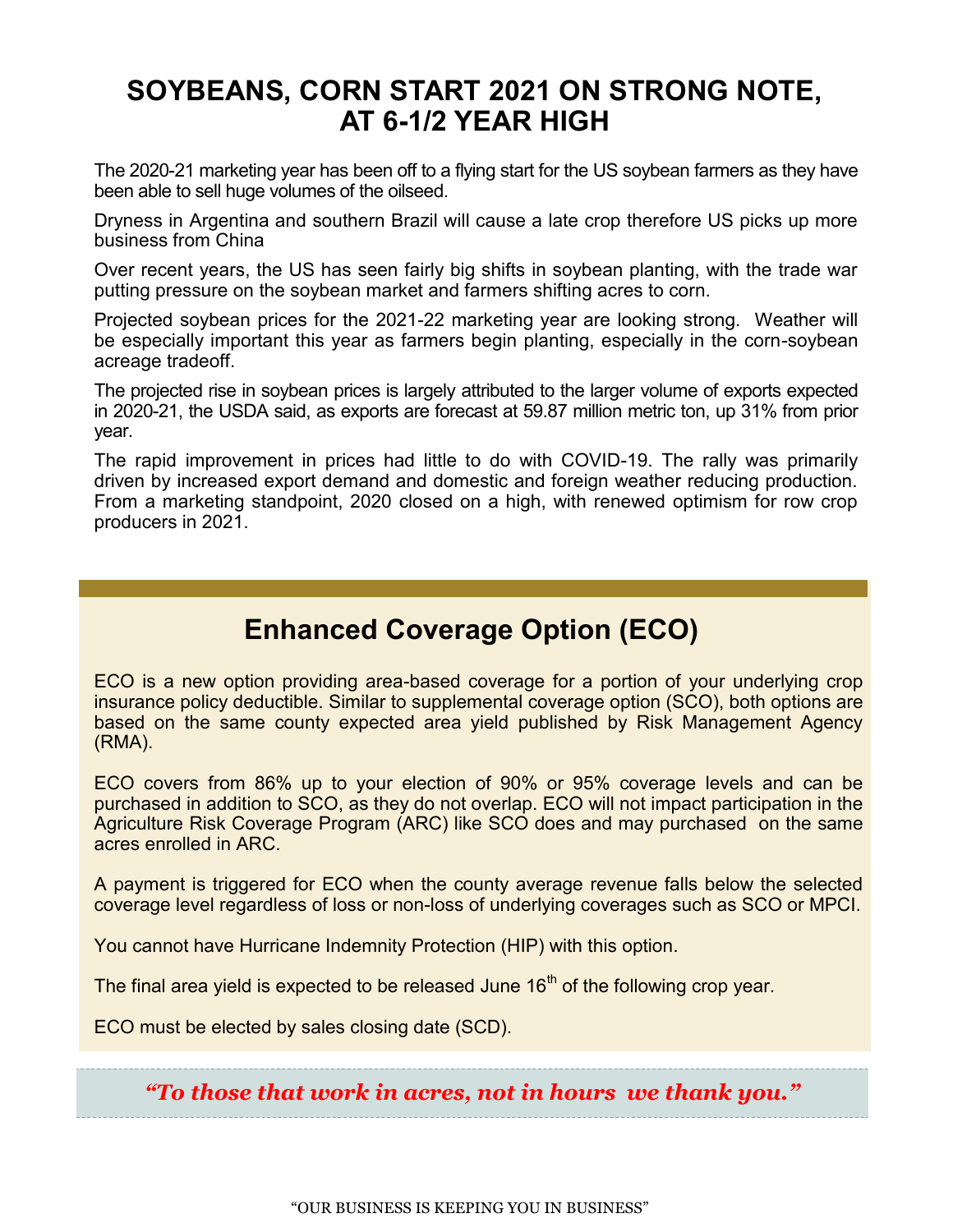# **DAIRY REVENUE PROTECTION (DRP)**

DRP is an area-based revenue program that is designed to protect dairy farmers against quarterly revenue losses. The expected revenue is based on future prices for milk and dairy commodities and the amount of covered milk production elected. The covered milk is indexed in the state your farm is physically located in.

The Dairy program insures the difference between the final revenue guarantee and actual milk revenue, times your actual share and protection factor.

DRP allows producer to customize coverage to accurately reflect the dairy farms price risk.

- Covered Milk Production
	- Select quantity of pounds to lock in not exceeding 85% of your total quarterly milk marketing sales
- Flexible price protection:
	- Class price option
		- Elect class iii or class IV or combination of both
	- Component price option
		- Uses component milk prices for butterfat, protein and other solids to determine coverage
- Coverage levels
	- 80%-95%
- Protection factor to maximize milk price coverage
	- 1.0-1.5 in 5 percent increments
- Elect up to five quarters out
- Sales period begins each day when prices are released by 4:30 pm until 9 am the following business day
	- Dairy-RP will not be sold on days where the monthly USDA Milk Production, Dairy Products, and Cold Storage reports are released. Milk or dairy commodity prices that experience a limit up or down move in the futures markets will not be available for determining the quarterly expected revenue.
- Government subsidized
	- Premium billing end of quarter rather than an upfront cost

|                | <b>SPRING CROP DATE</b> |                           |  |  |  |
|----------------|-------------------------|---------------------------|--|--|--|
|                | <b>SALES CLOSING:</b>   | <b>ACREAGE REPORTING:</b> |  |  |  |
| NC, SC         | FEBRUARY 28TH           | JULY 15 <sup>TH</sup>     |  |  |  |
| va, WV, OH, TN | MARCH 15 <sup>TH</sup>  | JULY 15TH                 |  |  |  |
|                |                         |                           |  |  |  |

J.T. Davis Insurance Agency, Inc. is an equal opportunity provider and employer.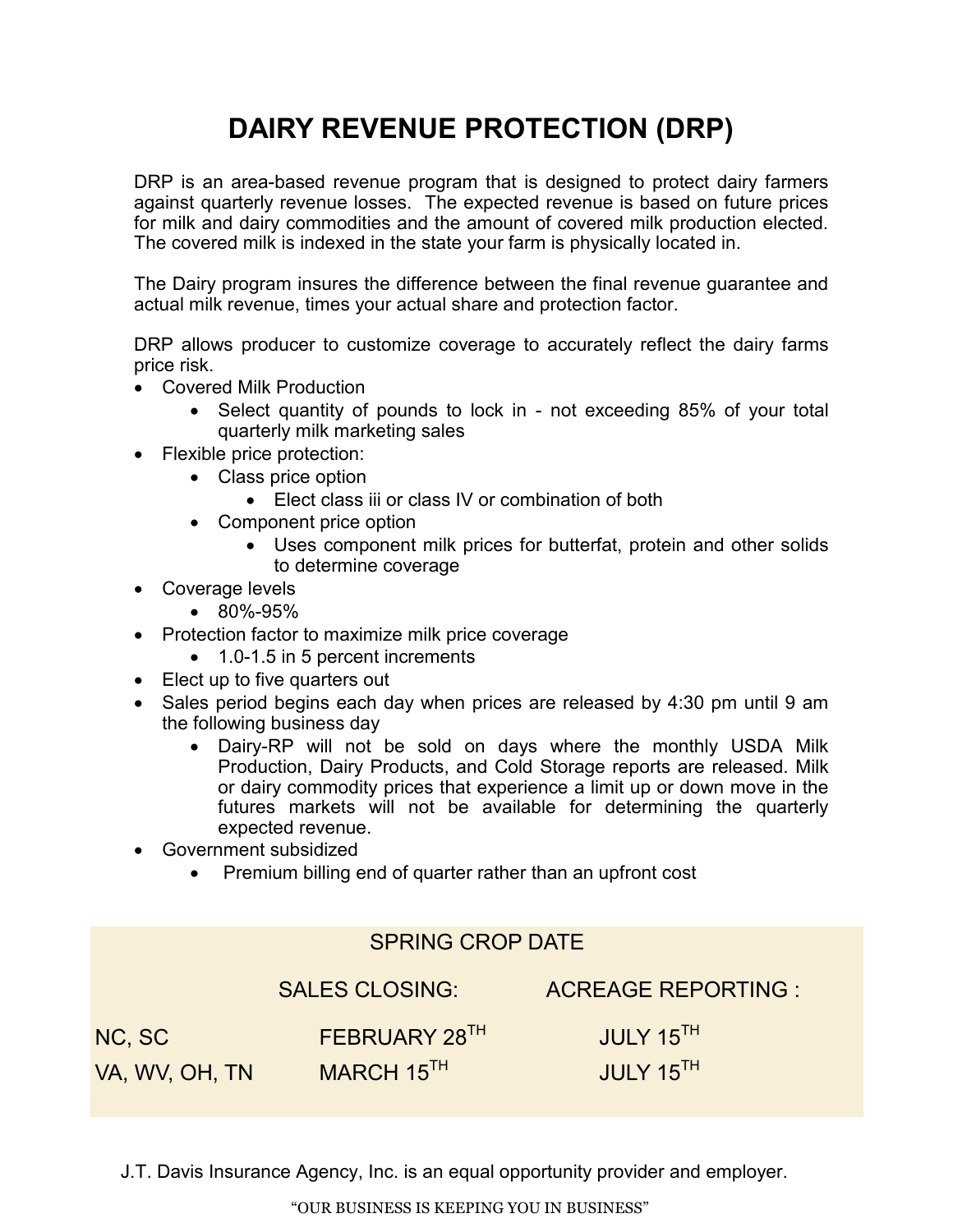# **CONTRACT PRICE ADDENDUM (CPA)**

CPA allows a certified organic or transitioning producer the option to use their contract price instead of the RMA price election or projected price. This provides a crop insurance guarantee that is more reflective of the actual value. Most crops have a maximum value of 2 times the announced conventional price election or 1.5 times the announced organic price election.

Election must be made by sales closing date for that crop.

A copy of the contract must be submitted by acreage reporting deadline.

# **MULTI-COUNTY ENTERPRISE UNIT (MCEU)**

The MCEU Endorsement allows insureds to combine acres of an insured crop in two contiguous counties into one Enterprise Unit (EU). To qualify counties must be contiguous and in the same state and one county (the primary county) must individually qualify for the EU election. Election is made at acreage reporting deadline.

# **ACREAGE REPORTING**

Reporting acres is the most crucial part of your policy. You must verify at Farm Service Agency (FSA) all acres are correct, failure to do so may prevent a payable loss. Any farm/fields left off or under reported may not be added after the applicable acreage reporting deadline.

Signature on acreage reporting forms will be required for all crops per clarification from RMA. In the past, Rural Community Insurance Services (RCIS) would mail a "10-day letter" allowing insureds time to review acres and call us with any discrepancies. Those letters no longer replace a signed acreage report. We will be mailing/e-mailing acreage reporting forms out for the foreseeable future that must be signed and returned, regardless of prevented plant, zero, or uninsured acres.



ONLINE BILL PAY WWW.RCIS.COM

To pay online you need to have a statement ID and statement date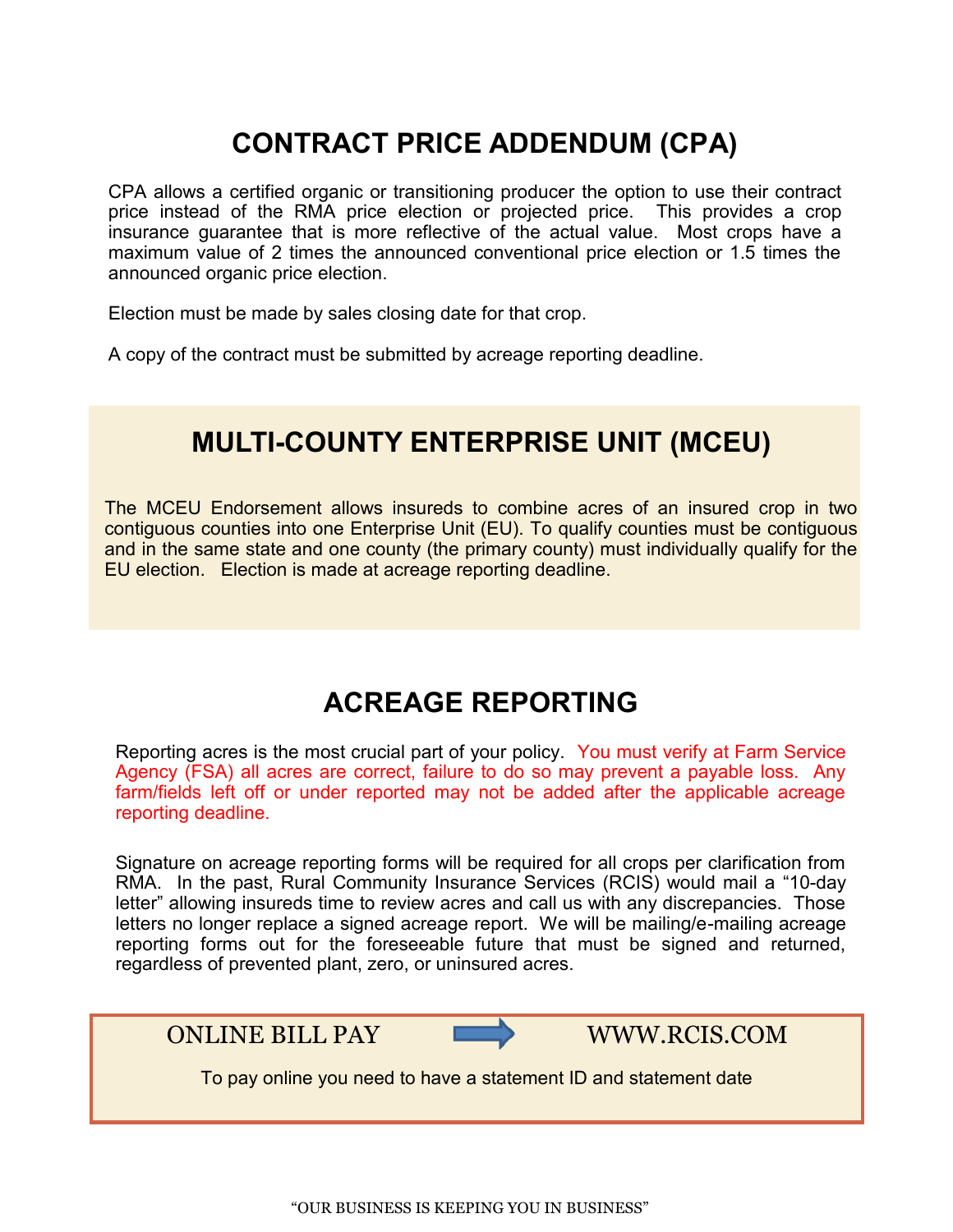# **QUALITY LOSS OPTION (QL)**

Beginning with the 2021 crop year, producers will be able to elect a quality loss option that allows replacement of post-quality adjustment production amount in their actual production history (APH) with a pre-quality adjustment amount for any year in their database for eligible crops.

This replacement only applies when a notice of loss was timely filed and when the crop had quality-adjusted production, regardless of whether an indemnity payment occurred.

The overall impact of the QL option is to prevent a producer's guarantee from declining due to low quality in an abnormal production year.

How this Option Works

Example:

| <b>Crop Year</b> | <b>Post – QA PTC</b> | Pre – QA PTC        |
|------------------|----------------------|---------------------|
| 2015             | 80 bu/ac             | 80 bu/ac            |
| 2016             | $120$ bu/ac          | $120$ bu/ac         |
| 2017             | 30 bu/ac             | 100 bu/ac           |
| 2018             | 110 bu/ac            | $110 \text{ bu/ac}$ |
| 2019             | 60 bu/ac             | 90 bu/ac            |
| Average          | 80 bu/ac             | $100$ bu/ac         |

With QL you substitute your Post–QA production with pre-QA production amount for 2017 and 2019 crop years increasing your APH to 100 bu/ac.

### **DESTROYING/PUTTING TO ANOTHER USE WITHOUT CONSENT**

**DO NOT: \*Hay/graze \*Bush hog \*Spray/burn down** or destroy any crop in any manner without notifying our office.

An adjuster HAS to appraise and release crop prior to destroying. Without an appraisal a ZERO will be applied to your APH for current year. Yield protectors, which prevent your APH from dropping drastically, will not apply.